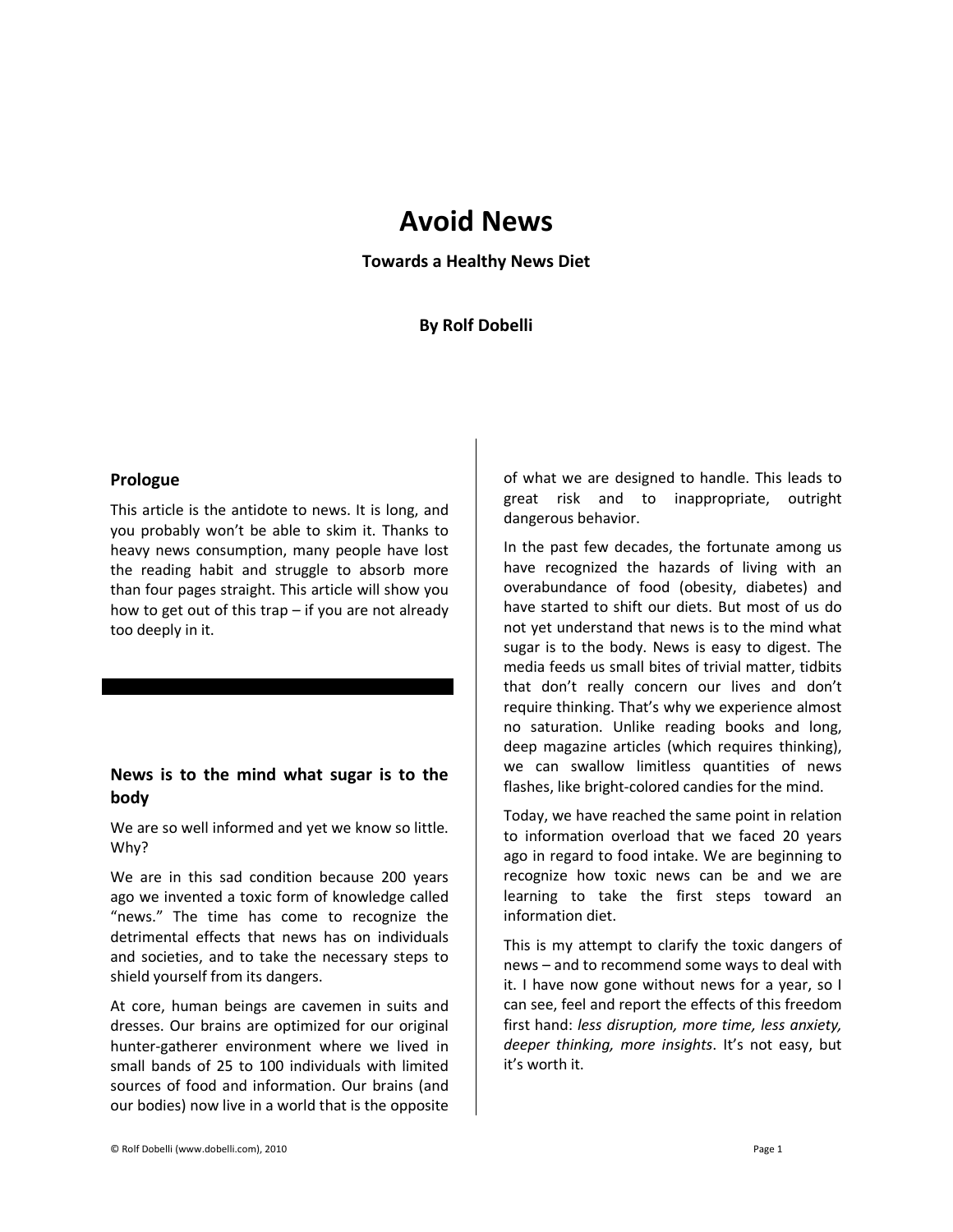My good friend Nassim Nicholas Taleb, author of *The Black Swan*, was one of the first people to recognize news consumption as a serious problem. I owe many of the following insights to him.

#### **No 1 – News misleads us systematically**

News reports do not represent the real world.

Our brains are wired to pay attention to visible, large, scandalous, sensational, shocking, peoplerelated, story-formatted, fast changing, loud, graphic onslaughts of stimuli. Our brains have limited attention to spend on more subtle pieces of intelligence that are small, abstract, ambivalent, complex, slow to develop and quiet, much less silent. News organizations systematically exploit this bias.

News media outlets, by and large, focus on the highly visible. They display whatever information they can convey with gripping stories and lurid pictures, and they systematically ignore the subtle and insidious, even if that material is more important. News grabs our attention; that's how its business model works. Even if the advertising model didn't exist, we would still soak up news pieces because they are easy to digest and superficially quite tasty.

The highly visible misleads us.

Take the following event. A car drives over a bridge, and the bridge collapses. What does the news media focus on? On the car. On the person in the car. Where he came from. Where he planned to go. How he experienced the crash (if he survived). What kind of person he is (was). But – that is all completely irrelevant. What's relevant? The structural stability of the bridge. That's the underlying risk that has been lurking and could lurk in other bridges. That is the lesson to be learned from this event.

The car doesn't matter at all. Any car could have caused the bridge to collapse. It could have been a strong wind or a dog walking over the bridge. So, why does the media cover the car? Because it's flashy, it's dramatic, it's a person (non-abstract), and it's news that's cheap to produce.

As a result of news, we walk around with the completely *wrong risk map* in our heads*.*

- Terrorism is overrated. Chronic stress is underrated.
- The collapse of Lehman Brothers is overrated. Fiscal irresponsibility is underrated.
- Astronauts are overrated. Nurses are underrated.
- Britney Spears is overrated. IPCC reports are underrated.
- Airplane crashes are overrated. Resistance to antibiotics is underrated.

We are not rational enough to be exposed to the news-mongering press. It is a very dangerous thing, because the probabilistic mapping we get from consuming news is entirely different from the actual risks that we face. Watching an airplane crash on television is going to change your attitude toward that risk regardless of its real probability, no matter your intellectual sophistication. If you think you can compensate for this bias with the strength of your own inner contemplation, you are wrong. Bankers and economists – who have powerful incentives to compensate for newsborne hazards – have shown that they cannot. The only solution: cut yourself off from news consumption entirely.

# **No 2 – News is irrelevant**

Out of the approximately 10,000 news stories you have read in the last 12 months, name one that because you consumed it – allowed you to make a better decision about a serious matter affecting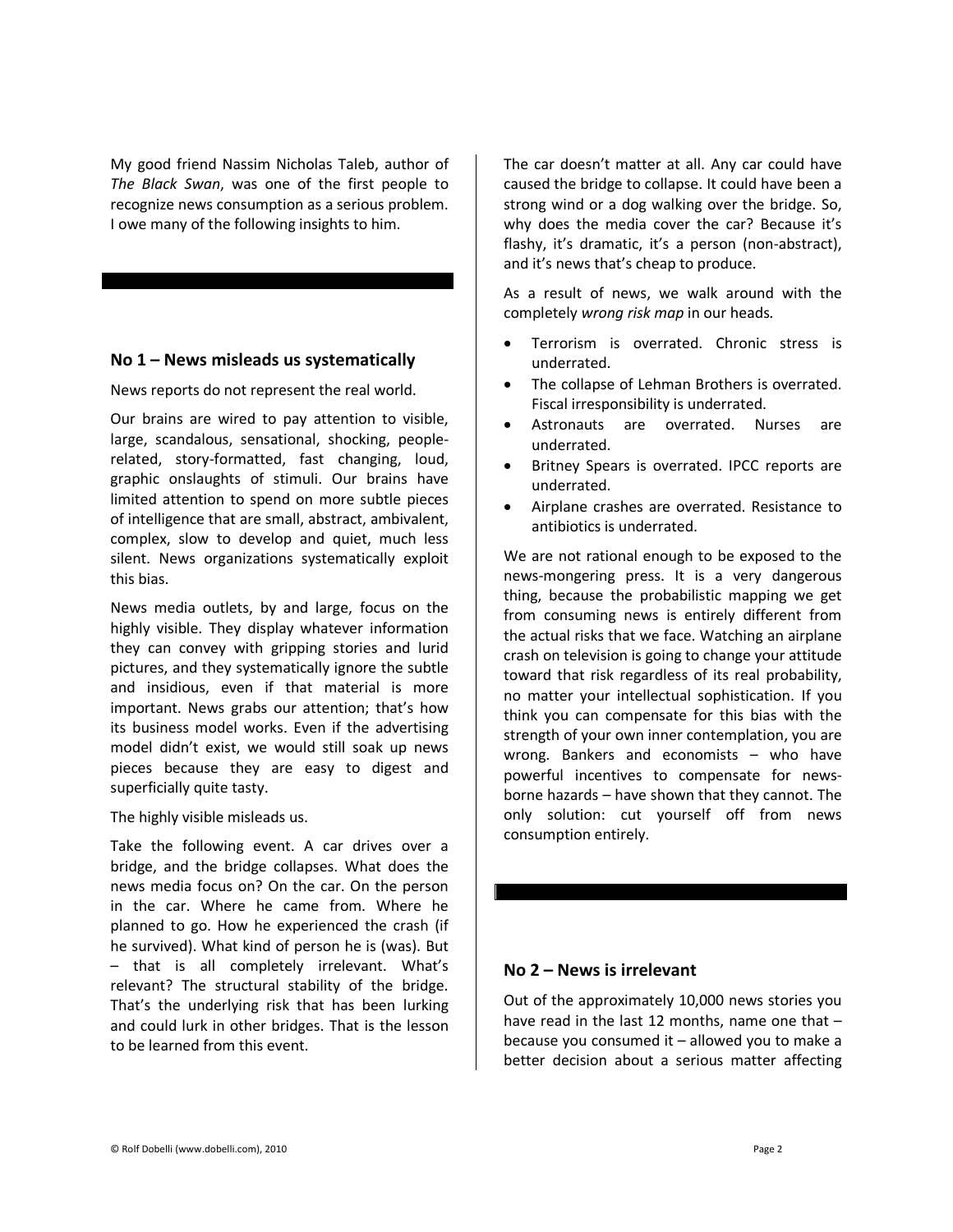your life, your career, your business – compared to what you would have known if you hadn't swallowed that morsel of news.

The point is: the consumption of news is irrelevant to the forces that really matter in your life. At its best, it is entertaining, but it is still irrelevant.

Assume that, against all odds, you found one piece of news that substantially increased the quality of your life – compared to how your life would have unfolded if you hadn't read or seen it. How much trivia did your brain have to digest to get to that one relevant nugget? Even that question is a hindsight analysis. Looking forward, we can't possibly identify the value of a piece of news before we see it, so we are forced to digest everything on the news buffet line. Is that worthwhile? Probably not.

In 1914, the news story about the assassination in Sarajevo dwarfed all other reports in terms of its global significance. But, the murder in Sarajevo was just one of several thousand stories in circulation that day. No news organization treated this historically pivotal homicide as anything more than just another politically inspired assassination.

The first Internet browser debuted in 1995. The public birth of this hugely relevant piece of software barely made it into the press despite its vast future impact.

People find it very difficult to recognize what's *relevant*. It's much easier to recognize what's *new*. We are not equipped with sensory organs for relevance. Relevance doesn't come naturally. News does. That's why the media plays on the new. (If our minds were structured the other way round, the media would certainly play on the relevant.) The relevant versus the new is the fundamental battle of the modern man.

News floods you with a worldview that is not relevant to your life. What does relevance mean? It means: what is important to you personally. *Relevance is a personal choice.* Don't take the media's view for it. To the media, any tale that sells lots of copies is relevant – Darfur, Paris

Hilton, a train crash in China, some idiotic world record (like someone who ate 78 cheeseburgers in an hour). This swindle is at the core of the news industry's business model. It sells the relevant, but delivers the new.

Media organizations want you to believe that news offers individuals some sort of a competitive advantage. Many people fall for that. We get anxious when we're cut off from the flow of news. We fear we're missing something important. In reality, news consumption is a *competitive disadvantage*. The less news you consume the bigger the advantage you have.

Afraid you will miss "something important"? From my experience, if something really important happens, you will hear about it, even if you live in a cocoon that protects you from the news. Friends and colleagues will tell you about relevant events far more reliably than any news organization. They will fill you in with the added benefit of metainformation, since they know your priorities and you know how they think. You will learn far more about really important events and societal shifts by reading about them in specialized journals, indepth magazines or good books and by talking to the people who know.

#### **No 3 – News limits understanding**

News has no explanatory power. News items are little bubbles popping on the surface of a deeper world.

News organizations pride themselves on correctly reporting the facts, but the facts that they prize are just epiphenomena of deeper causes. Both news organizations and news consumers mistake knowing a litany of facts for understanding the world.

It's not "news facts" that are important, but the threads that connect them. What we really want is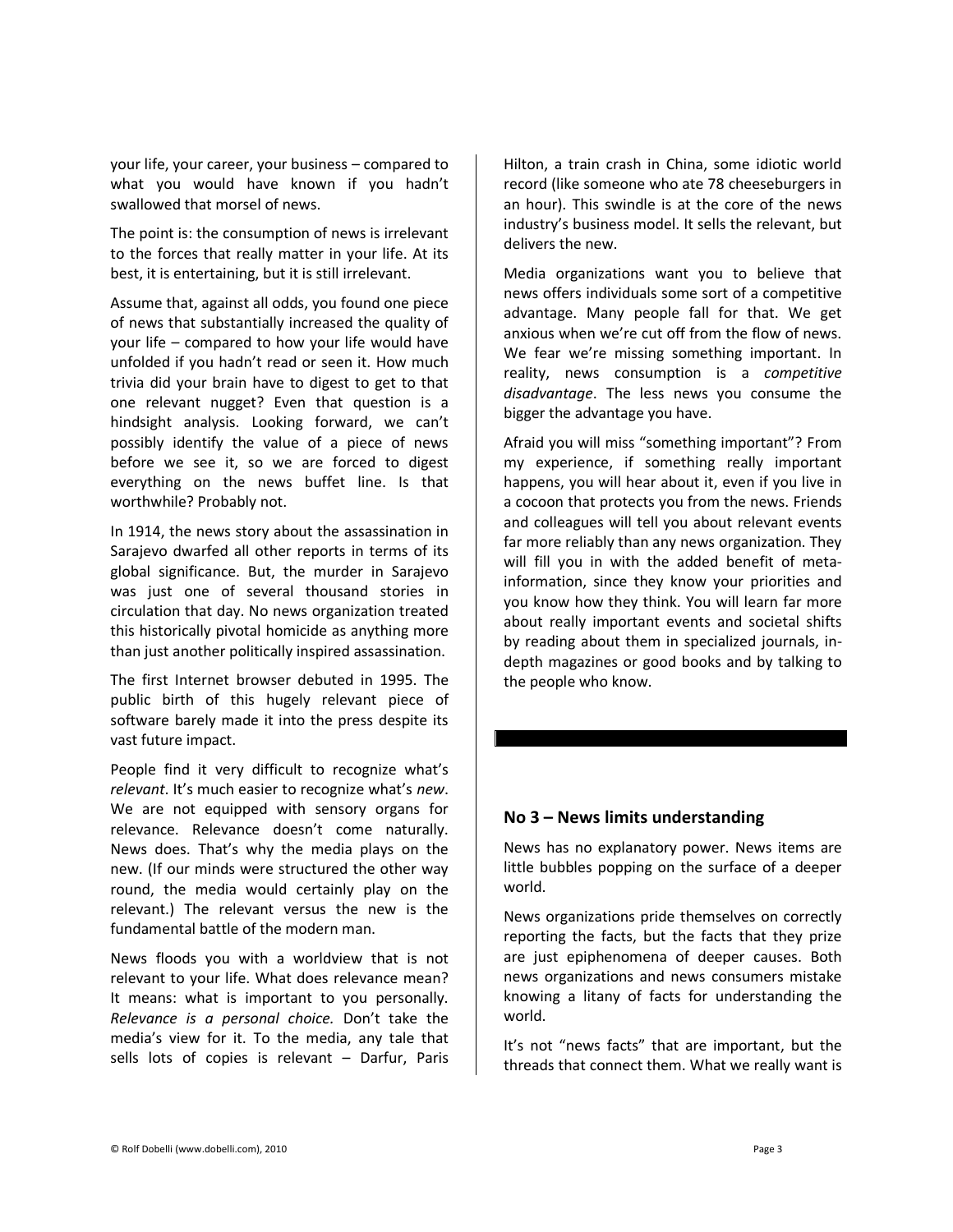to *understand the underlying processes*, how things happen. Unfortunately, precariously few news organizations manage to explain causation because the underlying processes that govern significant social, political and environmental movements mostly are invisible. They are complex, non-linear and hard for our (and the journalists') brains to digest. Why do news organizations go for the light stuff, the anecdotes, scandals, people-stories and pictures? The answer is simple: because they are cheap to produce.

The important stories are non-stories: slow, powerful movements that develop below the journalists' radar but have a transforming effect.

Most people believe that having more information helps them make better decisions. News organizations support this belief. Hell, it's in their interest. Will accumulating facts help you understand the world? Sadly, no. The relationship is actually inverted. The more "news factoids" you digest, the less of the big picture you will understand.

No evidence exists to indicate that information junkies are better decision makers. They are certainly not more successful than the average Joe. If more information leads to higher economic success, we would expect journalists to be at the top of the pyramid. That's not the case. Quite the contrary. We don't know what makes people successful, but amassing news tidbits is certainly not it.

*Reading news to understand the world is worse than not reading anything*. What's best: cut yourself off from daily news consumption entirely. Read books and thoughtful journals instead of gulping down flashing headlines.

#### **No 4 – News is toxic to your body**

News constantly triggers the limbic system. Panicky stories spur the release of cascades of glucocordicoid (cortisol). This deregulates your immune system and inhibits the release of growth hormones. In other words, your body finds itself in a state of chronic stress. High glucocordicoid levels cause impaired digestion, lack of growth (cell, hair, bone), nervousness and susceptibility to infections. *News consumers risk impairing their physical health.* The other potential side effects of news include fear, aggression, tunnel-vision and desensitization.

# **No 5 – News massively increases cognitive errors**

News feeds the mother of all cognitive errors: *confirmation bias*. We automatically, systematically filter out evidence that contradicts our preconceptions in favor of evidence that confirms our beliefs. In the words of Warren Buffett: "What the human being is best at doing is interpreting all new information so that their prior conclusions remain intact." That is the confirmation bias. News consumption, especially customized news intake, exacerbates this human flaw. The result is that we walk around in a cloud of seemingly confirming data – even when our theories about the world and ourselves may be wrong. We become prone to overconfidence, take stupid risks and misjudge opportunities.

News not only feeds the confirmation bias, it exacerbates another cognitive error: the *story bias*. Our brains crave stories that "make sense" – even if they don't correspond to reality. And news organizations are happy to deliver those fake stories. Instead of just reporting that the stock market declined (or increased) by 2%, TV news anchors proclaim, "The market declined by 2% *because of X.*" This X could be a bank profit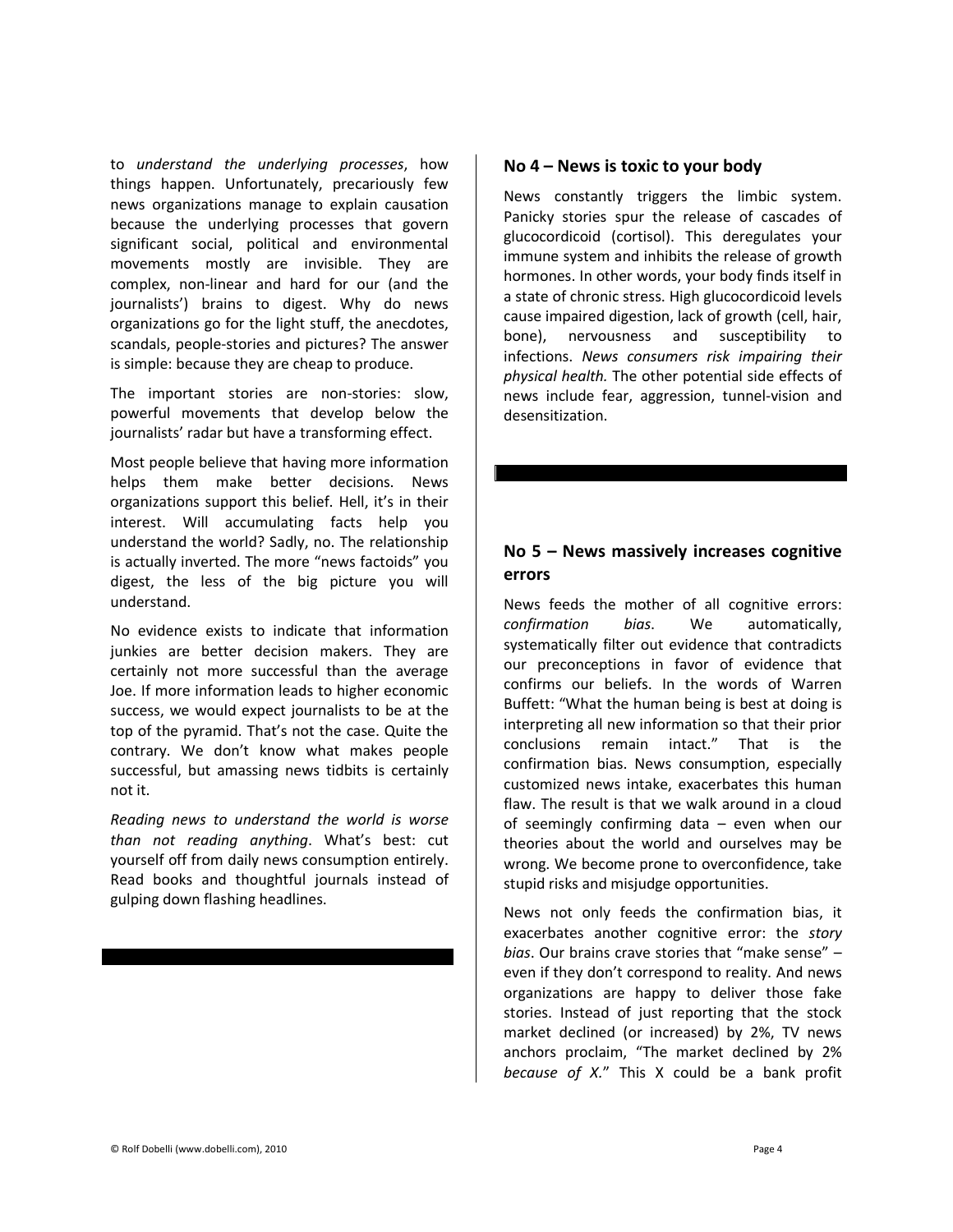forecast, fear about the Euro, non-farm payroll statistics, a Fed decision, a terrorist attack in Madrid, a subway strike in New York, a handshake between two presidents, anything, really.

This reminds me of high school. My history textbook specified seven reasons (not six, not eight) why the French Revolution erupted. The fact is, we don't know why the French Revolution broke out. And especially not why it exploded specifically in 1789. And we don't know why the stock market moves as it moves. Too many factors go into such shifts. We don't know why a war breaks out, a technological breakthrough is achieved or why the oil price jumps. Any journalist who writes, "The market moved because of X" or "the company went bankrupt because of Y" is an idiot. Of course, X might have had a casual influence, but it's far from established, and other influences may be much more meaningful. To a large degree, news reports consist of nothing but stories and anecdotes that end up substituting for coherent analyses. I am fed up with this cheap way of "explaining" the world. It's inappropriate. It's irrational. It's forgery. And I refuse to let it contaminate my thinking.

#### **No 6 – News inhibits thinking**

Thinking requires concentration. Concentration requires uninterrupted time. News items are like free-floating radicals that interfere with clear thinking. News pieces are specifically engineered to interrupt you. They are like viruses that steal attention for their own purposes. This is not about stealing time (see reason 8). This is about the inability to think clearly because you have opened yourself up to the disruptive factoid stream.

*News makes us shallow thinkers*. But it's worse than that. News severely *affects memory*.

There are two types of memory. Long-range memory's capacity is nearly infinite, but working memory is limited to a minimum amount of slippery data (try repeating a 10-digit phone number after you hear it for the first time). The path from short-term to long-term memory is a choke-point in the brain, but anything you want to understand must past through it. If this passageway is disrupted, nothing passes through. Because news disrupts concentration, it actively weakens comprehension.

You don't visit Paris for just one hour or speed through the Museum of Modern Art in two minutes. Why not? Because the brain needs spoolup time. Building up concentration takes a minimum of a 10-minute read. Given less time, your brain will process the information superficially and barely store it. News pieces are like wind hitting your cheek. Ask yourself: What are the top ten news items from a month ago (that are no longer in the news today)? If you have a hard time remembering, you are not alone. Why would you want to consume something that doesn't add to your body of knowledge?

The online news has an even worse impact. In a  $2001$  study<sup>1</sup> two scholars in Canada showed that comprehension declines as the number of hyperlinks in a document increase. Why? Because whenever a link appears, your brain has to at least make the choice not to click, which in itself is distracting.

News consumers are suckers for irrelevancy, and online news consumers are the biggest suckers. News is an interruption system. It seizes your attention only to scramble it. Besides a lack of glucose in your blood stream, news distraction is the biggest barricade to clear thinking.

 $\overline{\phantom{a}}$ 

<sup>1</sup> Nicholas Carr: The Web Shatters Focus, Rewires Brains, *Wired*, May 2010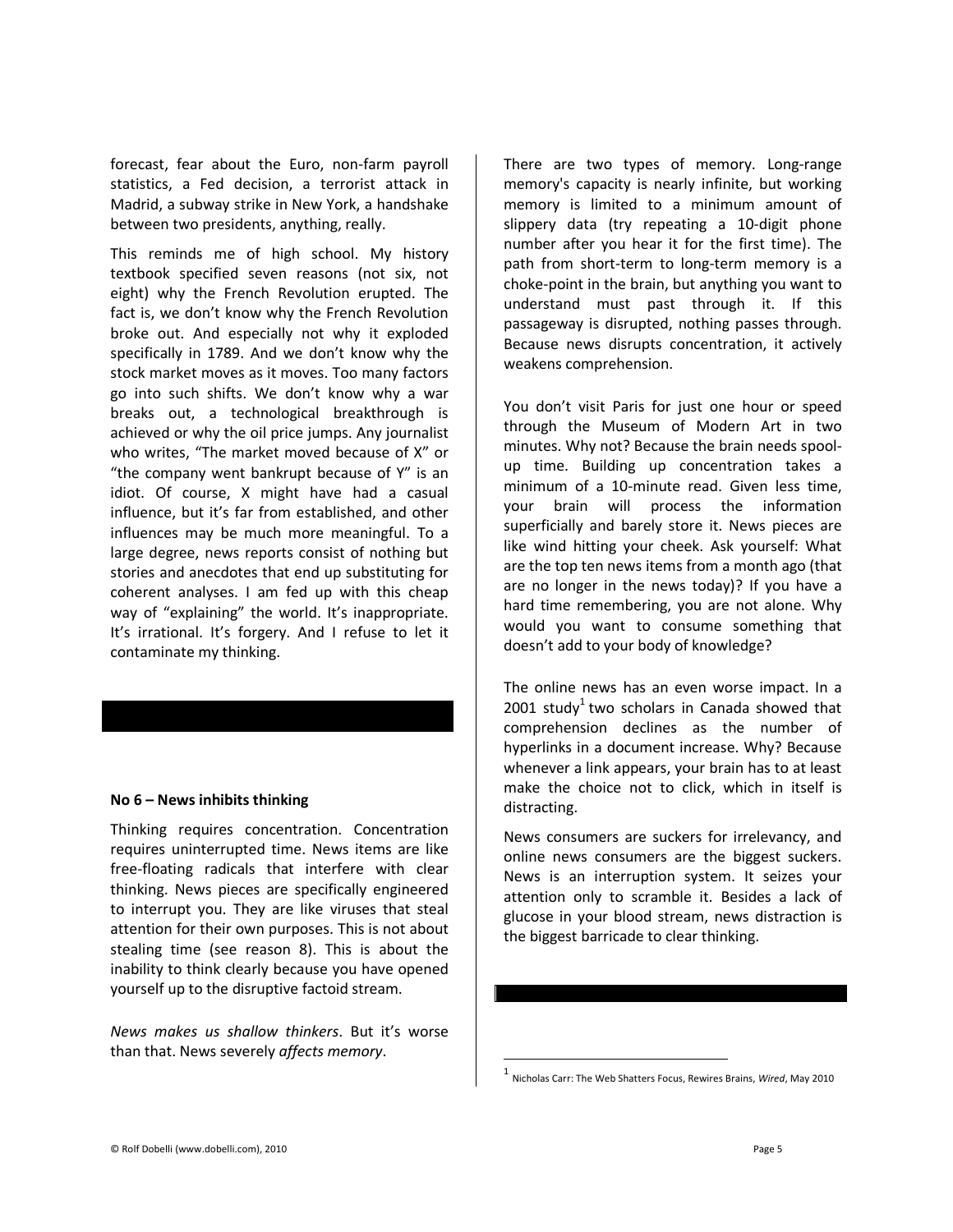# **No 7 – News changes the structure of your brain**

News works like a drug. As stories develop, we naturally want to know how they continue. With hundreds of arbitrary story lines in our heads, this craving is increasingly compelling and hard to ignore.

Why is news addictive? Once you get into the habit of checking the news, you are driven to check it even more often. Your attention is set on fast-breaking events, so you hunger for more data about them. This has to do with a process called "long-term potentiation" (LTP) and the reward circuits in your brain. Addicts seek more of an addictive substance to get their fix, because they need more stimulation than non-addicts to reach a satisfying reward threshold. If you set your attention on other things – like literature, science, art, history, cooking, pet grooming, whatever – you will become more focused on those things. That's just how the brain works.

Science used to think that our brain, the dense connections formed among the 100 billion neurons inside our skulls, was largely fixed by the time we reached adulthood. Today we know that this is not the case. The human brain is highly plastic. Nerve cells routinely break old connections and form new ones. When we adapt to a new cultural phenomenon, including the consumption of news, we end up with a different brain. Adaptation to news occurs at a biological level. News reprograms us. That means our brain works differently even when we're not consuming news. And that's dangerous.

The more news we consume, the more we exercise the neural circuits devoted to skimming and multitasking while ignoring those used for reading deeply and thinking with profound focus. Most news consumers  $-$  even if they used to be avid book readers – have lost the ability to read and absorb lengthy articles or books. After four, five pages they get tired, their concentration vanishes, they become restless. It's not because

they got older or their schedules became more onerous. It's because the physical structure of their brains has changed. In the words of Professor Michael Merzenich (University of California, San Francisco), a pioneer in the field of neuroplasticity: "We are training our brains to pay attention to the crap."

Deep reading is indistinguishable from deep thinking. When you consume news, your brain structurally changes. This means that the way you think changes. Regaining the capacity for concentration and contemplation will take nothing less than a radical news-free diet.

#### **No 8 – News is costly**

News wastes time. It exacts exorbitant costs.

News taxes productivity three ways. First, count the consumption-time that news demands. That's the time you actually waste reading, listening to or watching the news.

Second, tally up the refocusing time – or switching cost. That's the time you waste trying to get back to what you were doing before the news interrupted you. You have to collect your thoughts. What were you about to do? Every time you disrupt your work to check the news, reorienting yourself wastes more time.

Third, news distracts us even hours after we've digested today's hot items. News stories and images may pop into your mind hours, sometimes days later, constantly interrupting your train of thought. Why would you want to do that to yourself?

If you read the newspaper for 15 minutes each morning, then check the news for 15 minutes during lunch and 15 minutes before you go to bed, you're eating substantial time. Then, add five minutes here and there when you're at work, plus distraction and refocusing time. You will lose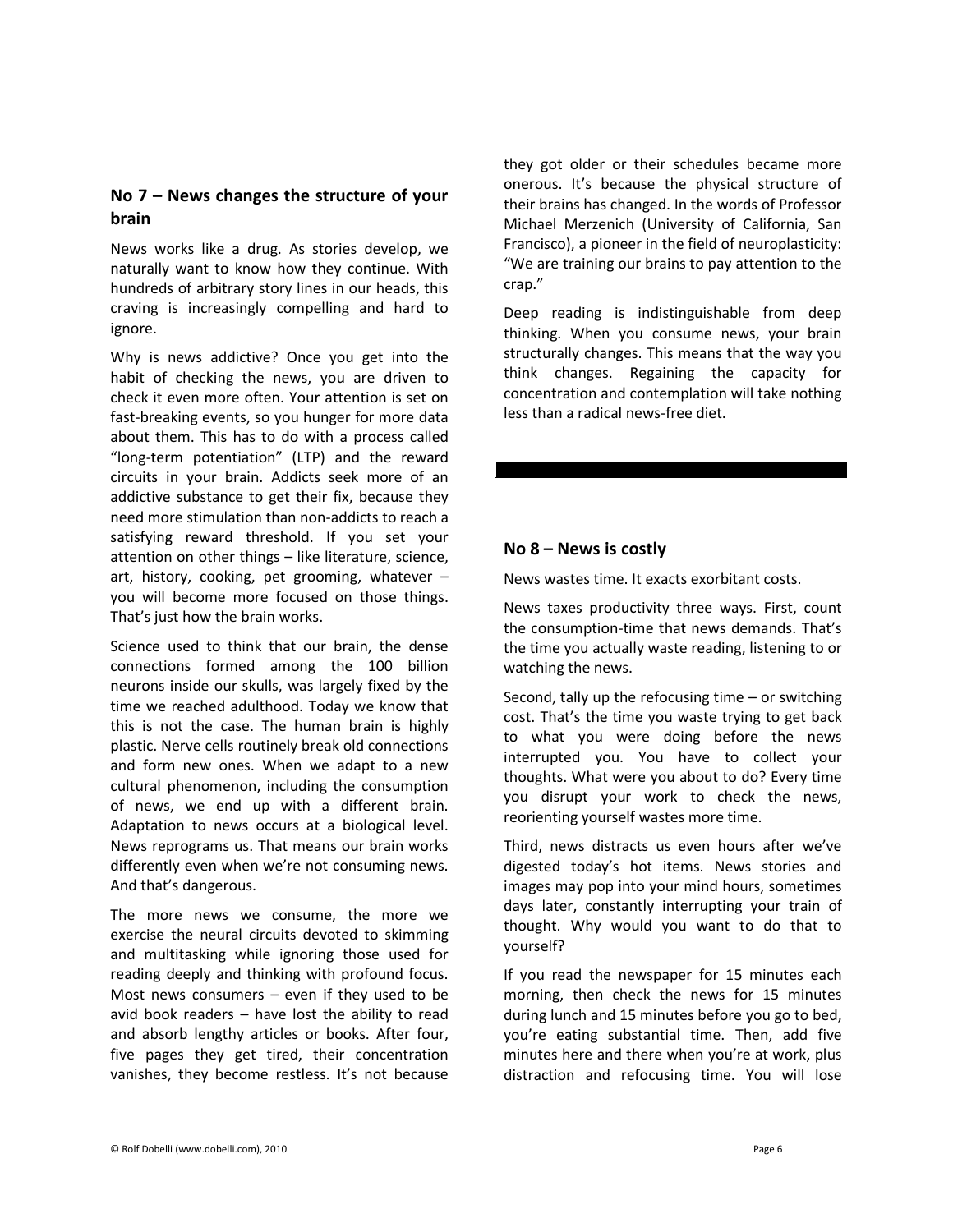productive hours totaling at least *half a day every week*. Half a day – and for what?

On a global level, the loss in potential productivity is huge. Take the 2008 terror attacks in Mumbai, where terrorists murdered some 200 people in an act of chilling exhibitionism. Imagine that a billion people devoted, on average, one hour of their attention to the Mumbai tragedy: following the news, watching some talking head on TV, thinking about it. The number is a wild guess, but the guess is far from a wild number. India, alone, has more than a billion people. Many of them spent whole days following the drama. One billion people times one hour is one billion hours, which is more than 100,000 years. The global average life expectancy is today 66 years. So nearly 2,000 lives were swallowed by news consumption. It's far more than the number of people murdered. In a sense, the newscasters became unwilling bedfellows of the terrorists. At least the Mumbai attacks had actual impact. Look at the hours lost when Michael Jackson died – no real content in the stories, and millions of hours wasted.

Information is no longer a scarce commodity. But attention is. Why give it away so easily? You are not that irresponsible with your money, your reputation or your health. Why give away your mind?

# **No 9 – News sunders the relationship between reputation and achievement**

Reputation affects how people cooperate in society. In our ancestral past, a person's reputation was directly linked to his or her achievements. You saw that your fellow tribe member killed a tiger single handedly and you spread word of his bravery.

With the advent of mass-produced news, the strange concept of "fame" entered our society.

Fame is misleading because generally people become famous for reasons that have little relevance to our lives. The media grants fame to movie stars and news anchors for scant reason. News sunders the relationship between reputation and achievement. The tragedy is that pop notoriety crowds out the achievements of those who make more substantive contributions.

#### **No 10 – News is produced by journalists**

Good professional journalists take time with their stories, authenticate their facts and try to think things through. But like any profession, journalism has some incompetent, unfair practitioners who don't have the time  $-$  or the capacity  $-$  for deep analysis. You might not be able to tell the difference between a polished professional report and a rushed, glib, paid-by-the-piece article by a writer with an ax to grind. It all looks like news.

My estimate: fewer than 10% of the news stories are original. Less than 1% are truly investigative. And only once every 50 years do journalists uncover a Watergate. Many reporters cobble together the rest of the news from other people's reports, common knowledge, shallow thinking and whatever the journalist can find on the internet. Some reporters copy from each other or refer to old pieces, without necessarily catching up with any interim corrections. The copying and the copying of the copies multiply the flaws in the stories and their irrelevance.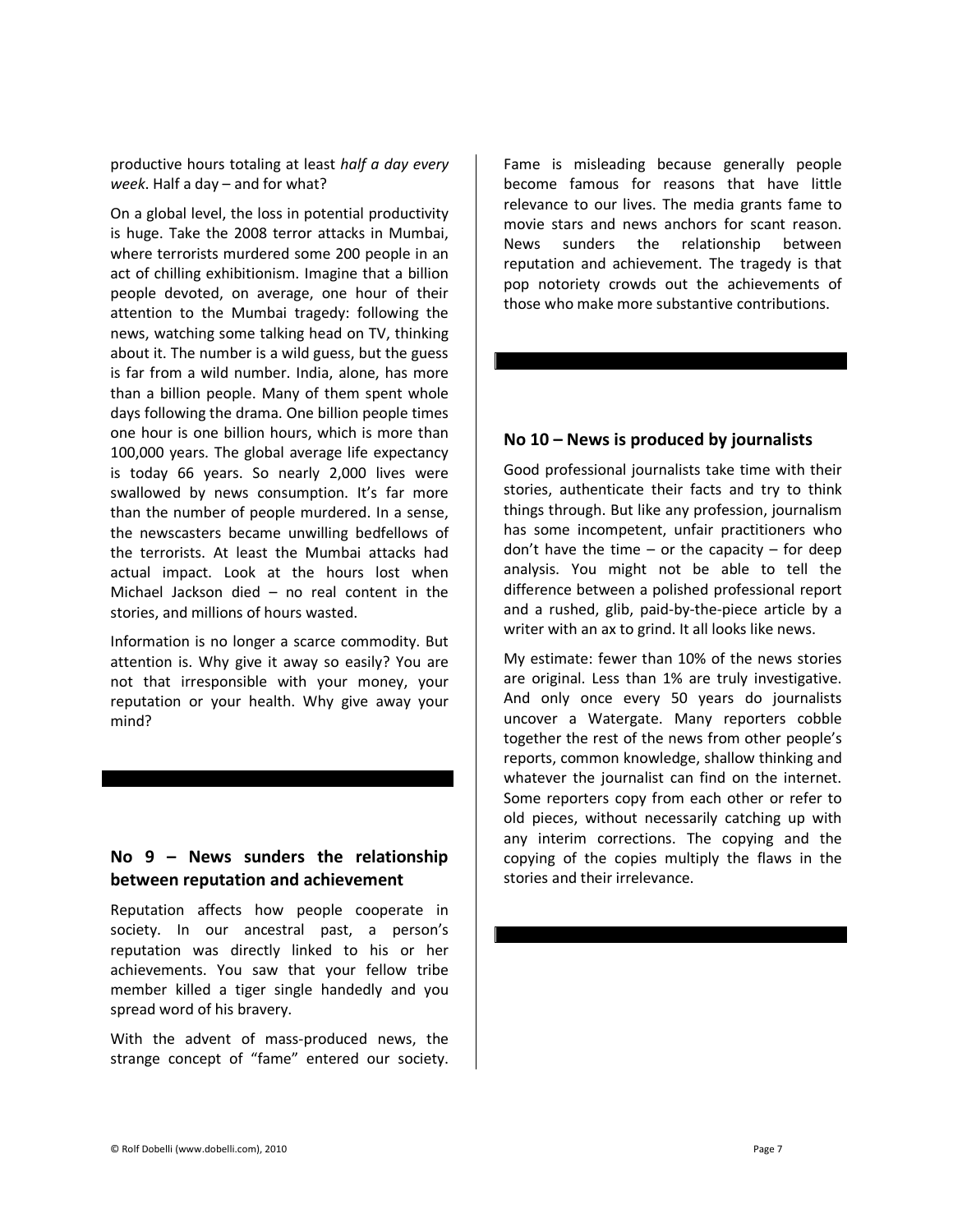# **No 11 – Reported facts are sometimes wrong, forecasts always**

Sometimes, reported facts are simply mistaken. With reduced editorial budgets at major publications, fact checking may be an endangered step in the news process.

*The New Yorker* magazine is legendary for its fact checking. The story goes that when an article mentioned the Empire State Building, someone from the fact-checking department would go out and visually verify that, in fact, the building was still standing. I don't know if the story is true, but it highlights a point. Today, the fact checker is an endangered species at most news companies (though still alive and well at *The New Yorker*).

Many news stories include predictions, but accurately predicting anything in a complex world is impossible. Overwhelming evidence indicates that forecasts by journalists and by experts in finance, social development, global conflicts and technology are almost always completely wrong. So, why consume that junk?

Did the newspapers predict World War I, the Great Depression, the sexual revolution, the fall of the Soviet empire, the rise of the Internet, resistance to antibiotics, the fall of Europe's birth rate or the explosion in depression cases? Maybe, you'd find one or two correct predictions in a sea of millions of mistaken ones. *Incorrect forecast are not only useless, they are harmful*.

To increase the accuracy of your predictions, cut out the news and roll the dice or, if you are ready for depth, read books and knowledgeable journals to understand the invisible generators that affect our world.

#### **No 12 – News is manipulative**

Our evolutionary past has equipped us with a good bullshit detector for face-to-face interactions. We automatically use many clues to detect manipulation, clues that go beyond the verbal message and include gesture, facial expression, and signs of nervousness such as sweaty palms, blushing and body odor. Living in small bands of people, we almost always knew the background of the messenger. Information always came with a rich set of meta-data. Today, even conscientious readers find that distinguishing even-handed news stories from ones that have a private agenda is difficult and energy consuming. Why go through that?

Stories are selected or slanted to please advertisers (advertising bias) or the owners of the media (corporate bias), and each media outlet has a tendency to report what everyone else is reporting, and to avoid stories that will offend anyone (mainstream bias).

The public relations (PR) industry is as large as the news reporting industry – the best proof that journalists and news organizations *can* be manipulated, or at least influenced or swayed. Corporations, interest groups and other organizations would not expend such huge sums on PR if it didn't work. If spinmeisters can manipulate journalists, who have a natural skepticism toward powerful organizations, what makes you think you can escape their trickery?

Take the Nurse Nayirah story. Nayirah was a 15 year-old Kuwaiti girl who testified to the U.S. Congress during the run up to the 1991 Gulf War. She alleged that she had witnessed the murder of infant children by Iraqi soldiers in Kuwait. Virtually every media outlet covered the story. The U.S. public was outraged, which in turn pushed Congress closer to approving the war. Her testimony, which all media outlets regarded as credible at the time, has since come to be regarded as wartime propaganda.

Journalism shapes a common picture of the world and a common set of narratives for discussing it. It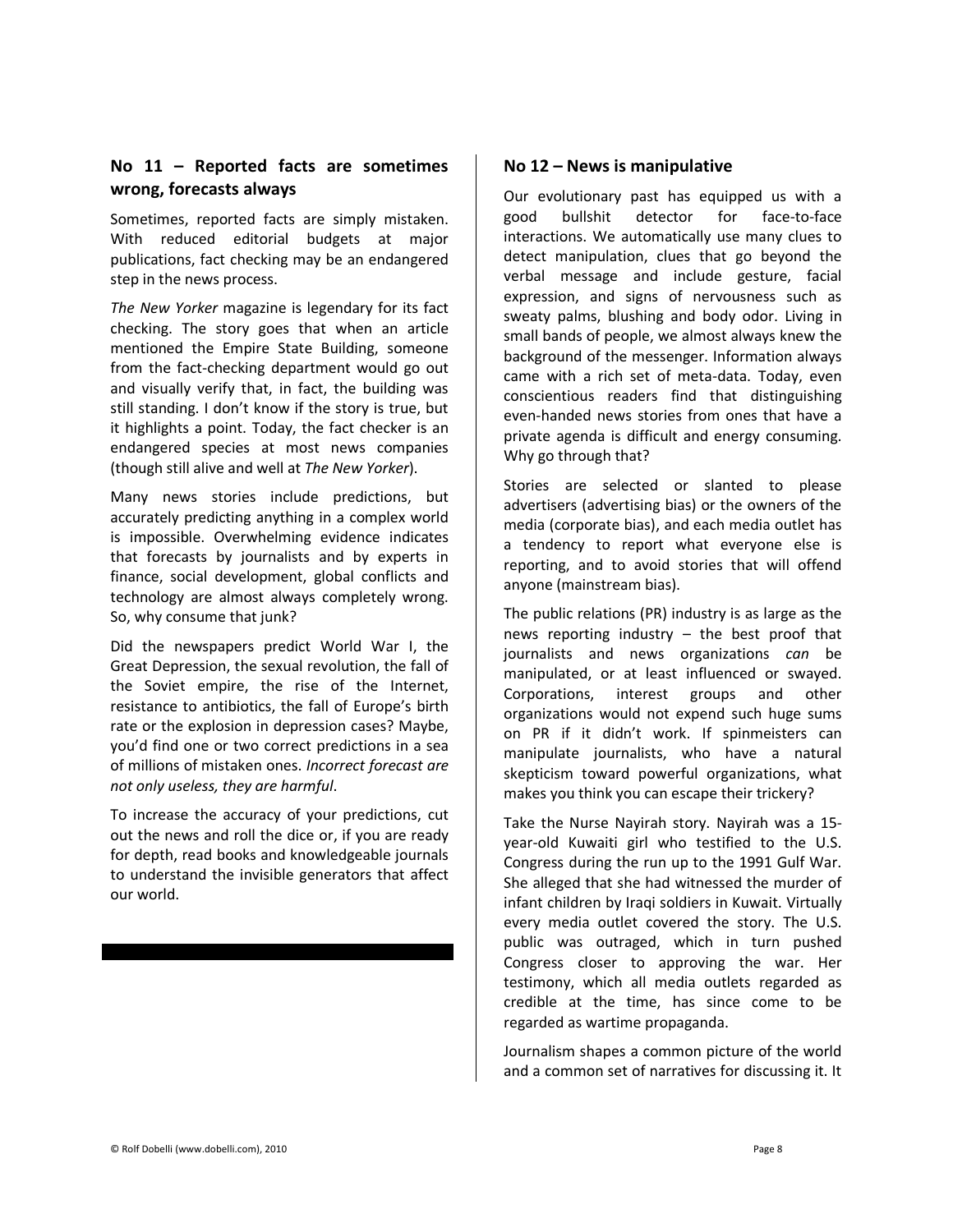sets the public agenda. Hold on: do we really want news reporters to set the public agenda? I believe that agenda setting by the media is just bad democracy.

#### **No 13 – News makes us passive**

News stories are overwhelmingly about things you cannot influence. This sets readers up to have a fatalistic outlook on the world.

Compare this with our ancestral past, where you could act upon practically every bit of news. Our evolutionary past prepared us to act on information, but the daily repetition of news about things we can't act upon makes us passive. It saps our energy. It grinds us down until we adopt a worldview that is pessimistic, desensitized, sarcastic and fatalistic.

If the human brain encounters a barrage of ambiguous information without being able to act upon that information, it can react with passivity and a sense of victimhood. The scientific term is *learned helplessness*. It's a bit of a stretch, but I would not be surprised if news consumption at least partially contributes to the widespread disease of depression. Viewed on a timeline, the spread of depression coincides almost perfectly with the growth and maturity of the mass media. Maybe it's a coincidence, or maybe the constant onslaught of fire, famine, flood and failure adds to depression, even if these sad reports come from far away.

#### **14 – News gives us the illusion of caring**

Kathleen Norris (even if I don't share most of her ideas) said it best: "We may want to believe that we are still concerned, as our eyes drift from a news anchor announcing the latest atrocity to the NBA scores and stock market quotes streaming across the bottom of the screen. But the ceaseless bombardment of image and verbiage makes us impervious to caring."

News wraps us in a warm global feeling. We are all world citizens. We are all connected. The planet is just one global village. We sing "We Are the World" and wave the little flame of our lighters in perfect harmony with thousands of others. This gives us a glowing, fuzzy feeling that delivers the illusion of caring but doesn't get us anywhere. This allure of anything bespeaking global brotherhood smells like a gigantic chimera. The fact is, consuming news does not make us more connected to each other. We are connected because we interact and trade.

# **No 15 – News kills creativity**

Things we already know limit our creativity. This is one reason that mathematicians, novelists, composers and entrepreneurs often produce their most creative works at a young age. They are oblivious to much that has been tried before. Their brains enjoy a wide, uninhabited space that emboldens them to come up with and pursue novel ideas.

I don't know a single truly creative mind who is a news junkie – not a writer, not a composer, mathematician, physician, scientist, musician, designer, architect or painter. On the other hand, I know a whole bunch of viciously uncreative minds who consume news like drugs.

The creativity-killing effect of news might also be due to something simpler we've discussed before: distraction. I just can't imagine producing novel ideas with the distraction that news always delivers. *If you want to come up with old solutions,*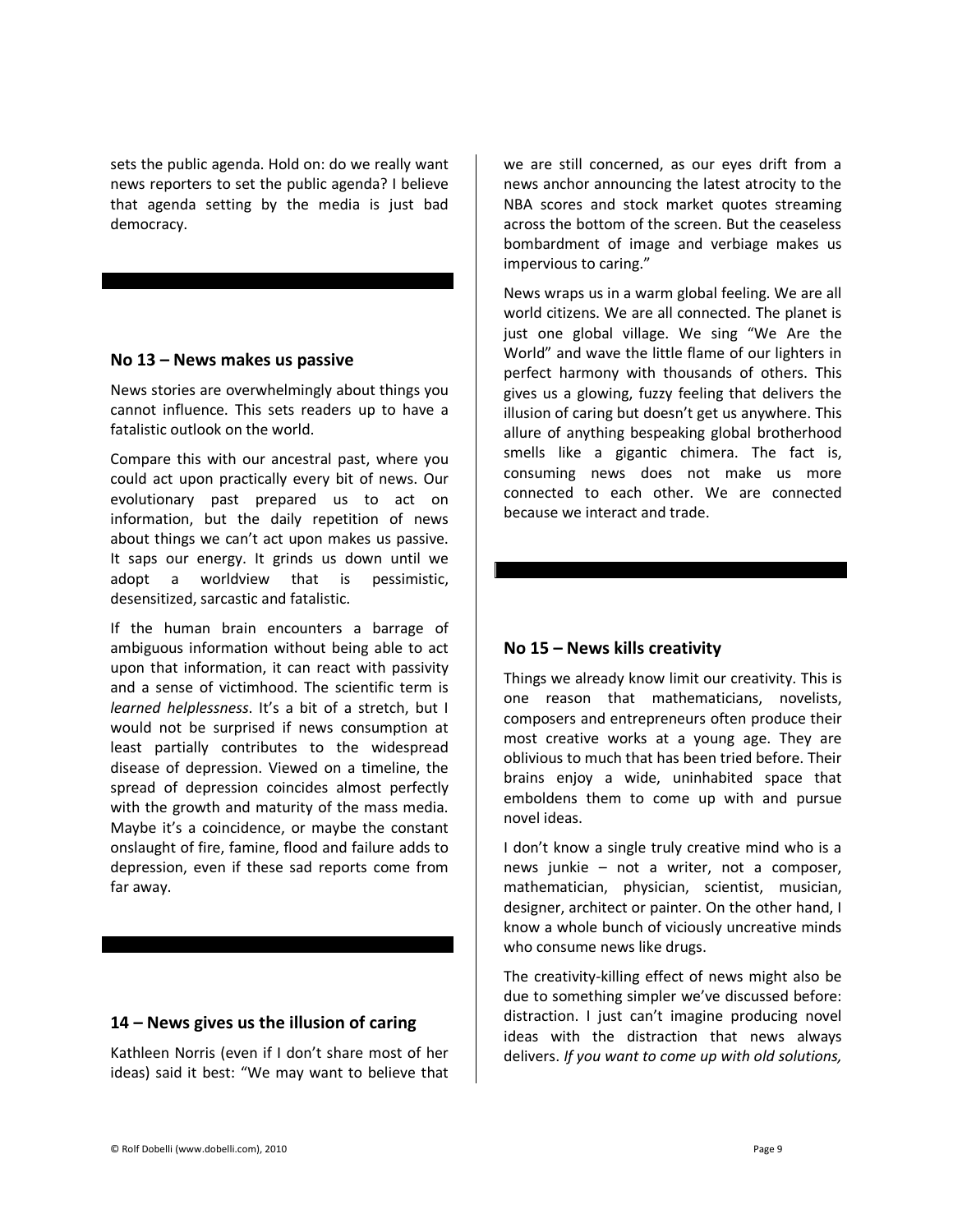*read news.* If you are looking for new solutions, don't read news.

#### **What to do instead**

Go without news. Cut it out completely. Go cold turkey.

Make news as inaccessible as possible. Delete the news apps from your iPhone. Sell your TV. Cancel your newspaper subscriptions. Do not pick up newspapers and magazines that lie around in airports and train stations. Do not set your browser default to a news site. Pick a site that never changes. The more stale the better. Delete all news sites from your browser's favorites list. Delete the news widgets from your desktop.

If you want to keep the illusion of "not missing anything important", I suggest you glance through the summary page of the *Economist* once a week. Don't spend more than five minutes on it.

Read magazines and books which explain the world – *Science, Nature, The New Yorker, The Atlantic Monthly.* Go for magazines that connect the dots and don't shy away from presenting the complexities of life – or from purely entertaining you. The world is complicated, and we can do nothing about it. So, you must read longish and deep articles and books that represent its complexity. Try reading a book a week. Better two or three. History is good. Biology. Psychology. That way you'll learn to understand the underlying mechanisms of the world. Go deep instead of broad. Enjoy material that truly interests you. Have fun reading.

The first week will be the hardest. Deciding not to check the news while you are thinking, writing or reading takes discipline. You are fighting your brain's built-in tendency. Initially, you will feel out of touch or even socially isolated. Every day you will be tempted to check your favorite news Web site. Don't do it. Stick to the cold-turkey plan. Go 30 days without news. After 30 days, you will have a more relaxed attitude toward the news. You will find that you have more time, more concentration and a better understanding of the world.

After a while, you will realize that despite your personal news blackout, you have not missed – and you're not going to miss – any important facts. If some bit of information is truly important to your profession, your company, your family or your community, you will hear it in time – from your friends, your mother-in-law or whomever you talk to or see. When you are with your friends, ask them if anything important is happening in the world. The question is a great conversation starter. Most of the time, the answer will be: "not really."

Are you afraid that living a news-free existence will make you an outcast at parties? Well, you might not know that Lindsay Lohan went to jail, but you will have more intelligent facts to share – about the cultural meaning of the food you are eating or the discovery of exosolar planets. Never be shy about discussing your news diet. People will be fascinated.

#### **Good News**

Society needs journalism – but in a different way.

Investigative journalism is relevant in any society. We need more hard-core journalists digging into meaningful stories. We need reporting that polices our society and uncovers the truth. The best example is Watergate. But important findings don't have to arrive in the form of news. Often, reporting is not time sensitive. Long journal articles and in-depth books are fine forums for investigative journalism  $-$  and now that you've gone cold turkey on the news, you'll have time to read them. ▪